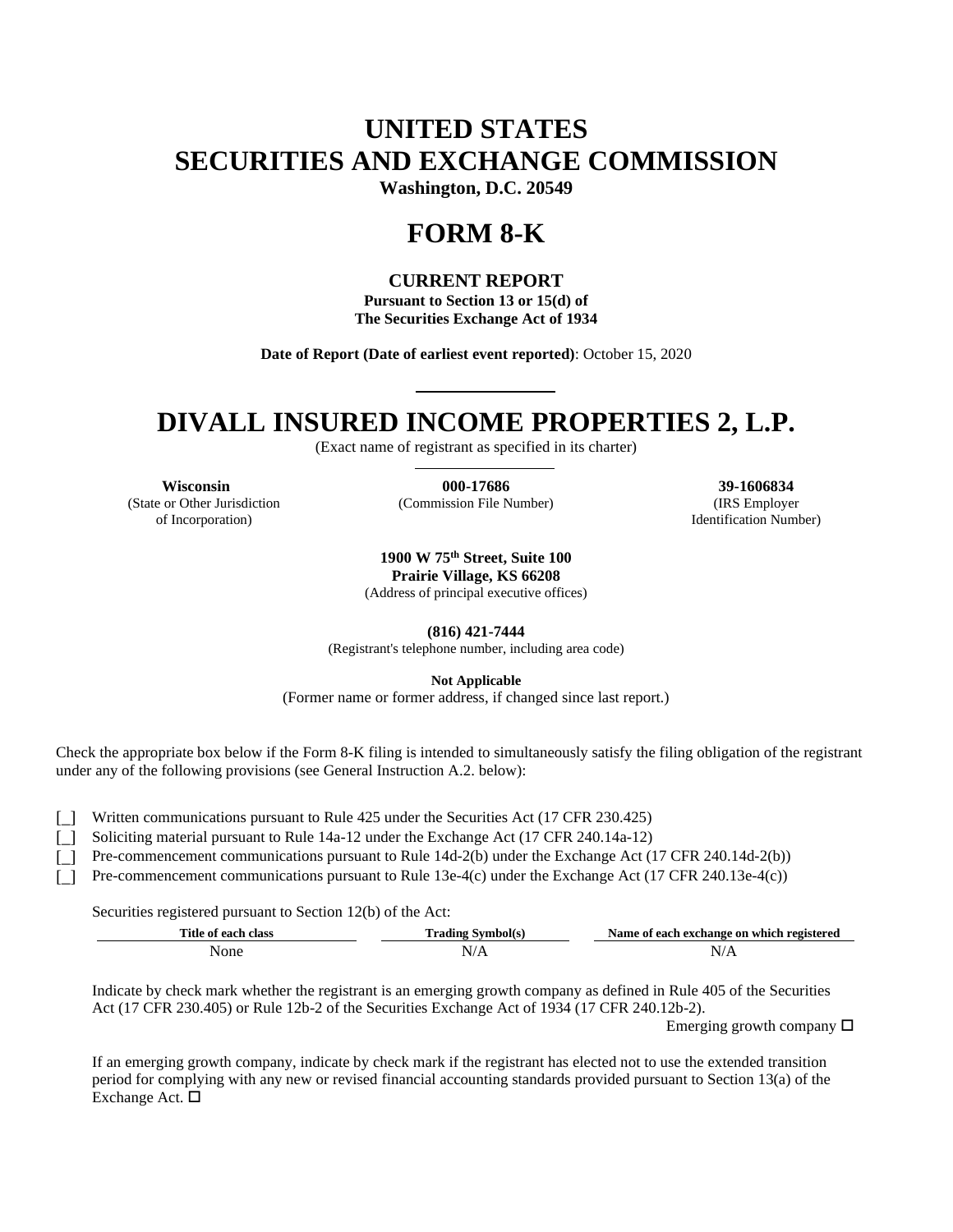#### **Item 5.03 Amendments to Articles of Incorporation or Bylaws; Change in Fiscal Year**

As further described in Item 5.07 below, the Limited Partners of DiVall Insured Income Properties 2 Limited Partnership (the "Partnership") approved two separate amendments to the Partnership's Agreement of Limited Partnership dated as of November 20, 1987, as amended (the "Partnership Agreement"). The amendments served to: (i) extend the term of the Partnership by three (3) years to November 30, 2023, and (ii) permit the General Partner to effect distributions at times that it deems appropriate, but no less often than semi-annually.

#### **Item 5.07 Submission of Matters to a Vote of the Security Holders.**

The Partnership has concluded its previously announced 2020 consent solicitation process. As of the record date of August 21, 2020, there were 46,280.3 Limited Partnership Units ("Units") outstanding and entitled to notice of, and to vote in, the Partnership's 2020 consent solicitation. The three proposals for which consents were solicited were:

- Proposal No. 1. Extension Amendment An amendment to the Partnership Agreement to extend the term of the Partnership by three (3) years to November 30, 2023.
- Proposal No. 2 Sale and Dissolution Authorization A proposal to adopt and approve the following resolution:

RESOLVED, that if the General Partner determines it to be in the best interest of the Partnership at any time prior to November 30, 2023, to sell all or substantially all of the Partnership's assets and then liquidate and dissolve the Partnership, such actions are hereby authorized and approved and the General Partner may take such actions without further approval from the Limited Partners.

 Proposal No. 3 - Distribution Amendment – An amendment to the Partnership Agreement to permit the General Partner to effect distributions of Net Cash Receipts (as defined in the Partnership Agreement) at times in the discretion of the General Partner, but no less frequently than semi-annually.

Each proposal was further described in the Consent Statement disseminated by the Partnership to the Limited Partners and filed with the U.S. Securities and Exchange Commission.

Results of the consent solicitation were:

|                | UNITS      |         | UNITS          | <b>UNITS</b> |                |           |
|----------------|------------|---------|----------------|--------------|----------------|-----------|
|                | <b>FOR</b> | $%$ FOR | <b>AGAINST</b> | % AGAINST    | <b>ABSTAIN</b> | % ABSTAIN |
| Proposal No. 1 | 24,110.88  | 52.13%  | 10,653.53      | 23.03%       | 891            | 1.93%     |
| Proposal No. 2 | 30,758.56  | 66.50%  | 4.082.85       | 8.83%        | 814            | 1.76%     |
| Proposal No. 3 | 31,535.11  | 68.18%  | 2,971.30       | 6.42%        | 1.149.00       | 2.48%     |

Each proposal was approved by holders of more than a majority of the Partnership's outstanding Units. Holders of Units who did not return a consent card are not included in the FOR, AGAINST, or ABSTAIN totals listed above. Because each proposal required a majority of the outstanding Units to cast "FOR" consents to be deemed approved, a vote to "ABSTAIN" and the failure to return a consent card had the same effect as a vote "AGAINST" each proposal.

All three proposals passed with more than 50% of the Limited Partners voting FOR the amendments to the Limited Partnership Agreement.